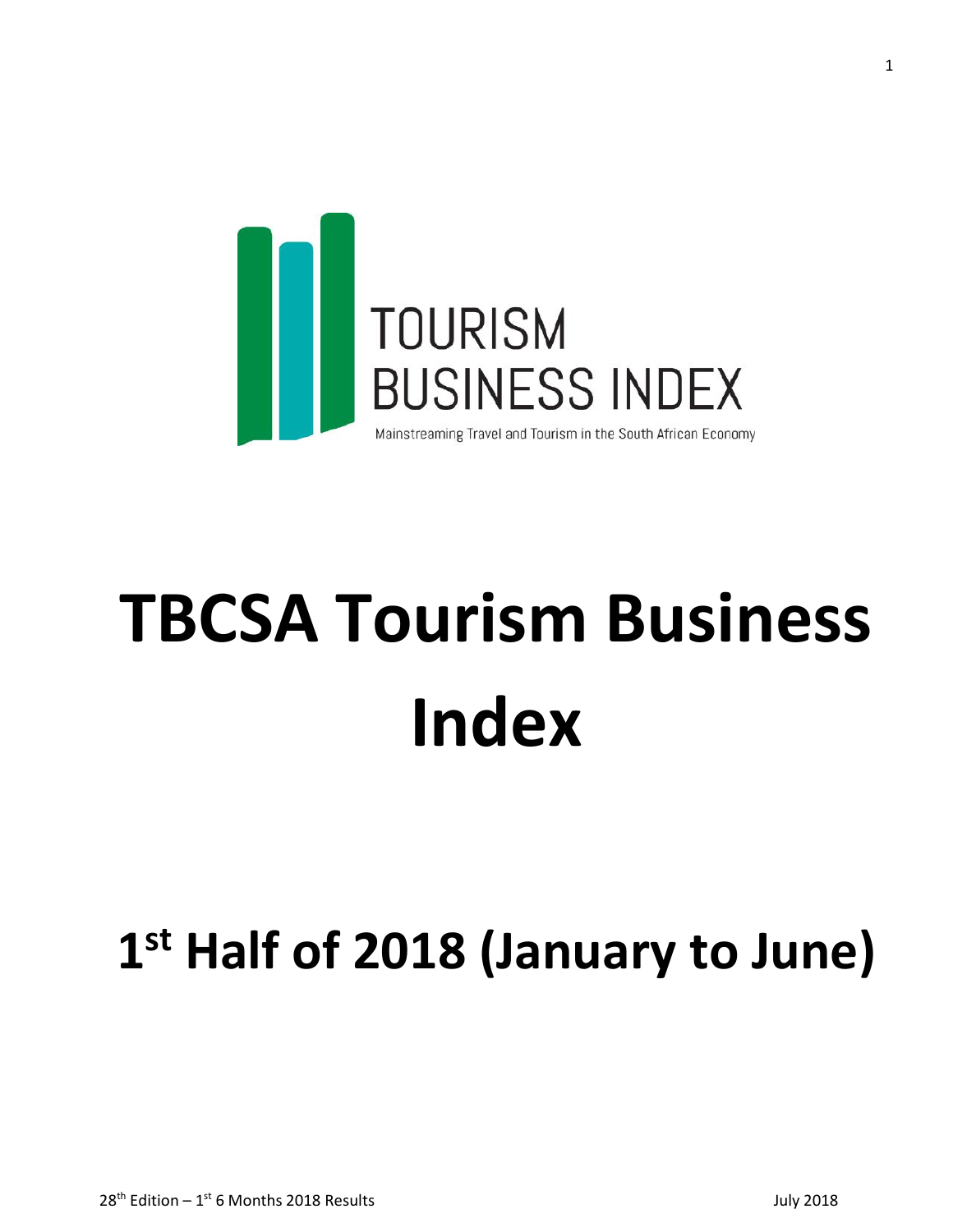



# **Table of Contents**

## **Contents**

| $\mathbf{1}$ . |  |
|----------------|--|
| 2.             |  |
|                |  |
|                |  |
|                |  |
|                |  |
| 3.             |  |
|                |  |
|                |  |
|                |  |
| 4.             |  |
|                |  |
|                |  |
|                |  |
|                |  |
| 5.             |  |
| 6.             |  |
| 7.             |  |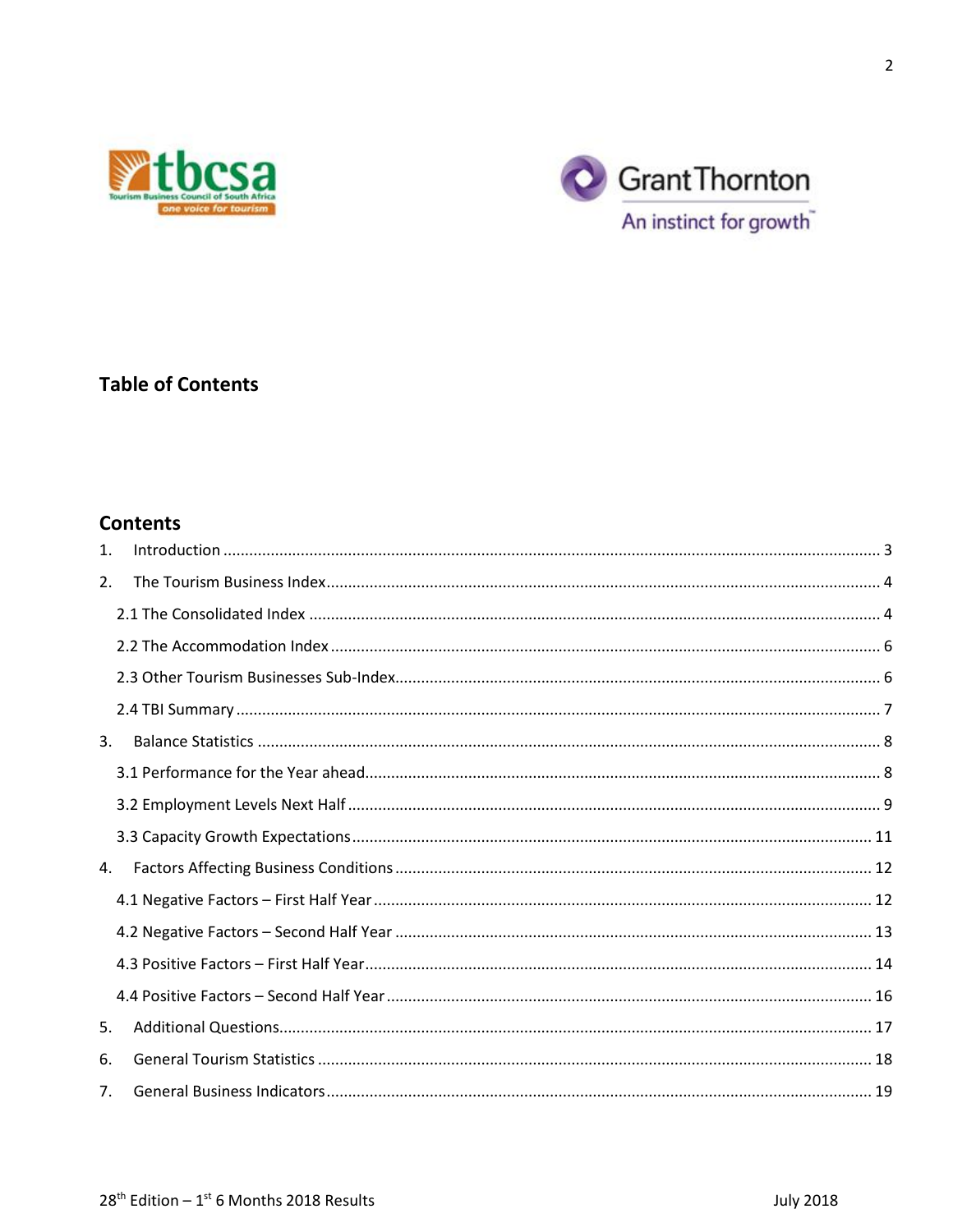### **TBCSA Tourism Business Index**

#### <span id="page-2-0"></span>**1. Introduction**

The Tourism Business Index ("**TBI**") is an initiative of the Tourism Business Council of South Africa ("TBCSA") and is compiled by Grant Thornton.

The TBI provides an indication of the current and likely future performance of businesses operating within the Tourism Sector in South Africa. It profiles the industry and positions it as an important component of the South African economy.

The index is currently produced every 6 months (i.e. either Quarter 1 and Quarter 2 or Quarter 3 and Quarter 4). The information for the TBI is collected through an online survey of tourism businesses completed at the end of each quarter.

The first official edition of the TBI was released on the 18<sup>th</sup> of January 2011.

The overall tourism index includes accommodation operators (reflected in the "Accommodation" sub-index") and responses from tour operators, coach operators, vehicle rental companies, airlines, travel agents, retail outlets, forex traders, conference venues and attractions ("Other Tourism Businesses" sub-index).

**Note:** The first two surveys in 2010 were pilot surveys which did not follow exact quarters. They each covered 3 months from May to July 2010, then August to October 2010, while the last survey of 2010 covered the last quarter, i.e. October to December. October was therefore included in two indices. From the first official edition in 2011 onwards, only regular quarters are covered.

#### **What is a Business Index?**

The purpose of the TBI is to provide individual tourism businesses with regular, up-to-date information on the performance of tourism businesses, including the outlook for performance over the next six months. It therefore tracks actual recent business performance in the sector and is an indicator of prospects for short-term future performance.

It is a business index that focuses on the performance and profitability of businesses operating in the sector, as opposed to a sector performance index. While in many instances the subtle distinction between the two approaches would not manifest in different results, in certain circumstances, they may be different. For example, if there is significant over-capacity in the industry, business performance can be weak, while the industry could be experiencing strong growth and making an increasing contribution to GDP.

As the TBI tracks and forecasts tourism business performance, it is not separated into domestic and foreign tourism. Many tourism businesses host or handle both inbound and domestic tourists and therefore demand and characteristics in both major markets are inextricably linked to business performance.

The information is designed to help individual businesses and policy and strategy makers, understand the current tourism operating environment and plan for the likely future tourism industry environment.

**ABOUT THE TOURISM BUSINESS COUNCIL OF SOUTH AFRICA:** The Tourism Business Council of South Africa ("TBCSA") is a member-based, private organisation. We lobby the public sector on behalf of business, facilitate specific industry programmes such as the TBI, monitor industry developments and seek to ensure that the industry is unified and speaks with **one** voice when engaging stakeholders on macroeconomic issues affecting the sector.

Associations affiliated to the TBCSA are: **Airlines Association of Southern Africa** (AASA), **Association of Southern African Travel Agents** (ASATA), **Board of Airline Representatives of South Africa** (BARSA), **Federated Hospitality Association of South Africa** (FEDHASA), **National Accommodation Association of South Africa** (NAA-SA), **Professional Hunters Association of South Africa** (PHASA), **Southern African Association for the Conference Industry** (SAACI), **Southern African Bus Operators' Association** (SABOA), **Southern Africa Tourism Services Association** (SATSA), **Southern African Vehicle Rental Association** (SAVRALA).

**ABOUT GRANT THORNTON SOUTH AFRICA:** Grant Thornton South Africa is a member firm of Grant Thornton International. We are leaders in our chosen markets, providing assurance, tax and specialist business advice to dynamic organisations – listed companies, large privately held businesses and the public sector. One of our global industry sector specialisations is hospitality and tourism and the South African firm is a leader in this arena with 30 years of experience delivering professional services to these industries. Grant Thornton was a founder member of the TBCSA.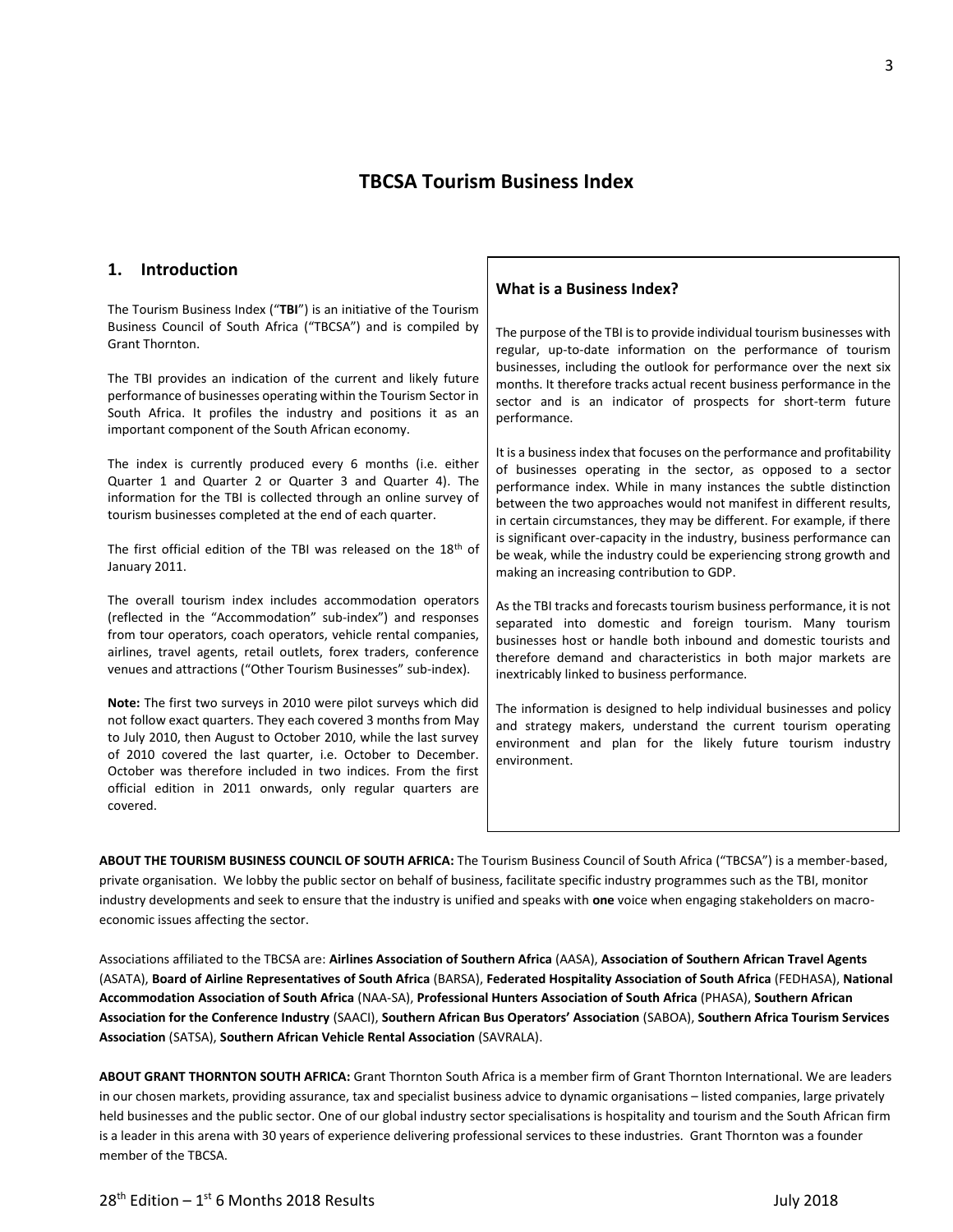# **TBCSA Tourism Business Index**

#### <span id="page-3-0"></span>**2. The Tourism Business Index**

#### <span id="page-3-1"></span>**2.1 The Consolidated Index**



- Overall, the Tourism Industry experienced substantially lower than normal business performance recording an index of 57.9, which is much lower than the anticipated 72.4 forecast for Q1 and Q2 of 2018 and notably down from the 71.4 experienced in the last half of 2017.
- Anticipated business performance for the next half year is slightly more than current performance at 59.2. This is considerably worse than the anticipated 72.4 for Q1 and Q2 2018, and shows an expectation which is continuing to become ever more pessimistic.
- The anticipated performance at 59.2 is the lowest ever since the inception of the index. Previous anticipated lows were in late 2011 and briefly in 2016 and did not drop below 80 since. Similarly, the actual performance at 57.9 is below the lowest level experienced in 2011 at 70.

#### **What is Normal?**

The reported changes or expected changes in demand and profitability are expressed relative to the expected normal levels of business for the relevant period. Normal is defined as "the level of acceptable business performance in line with the realistic long term average performance you would hope to achieve, or the long term average historical performance experienced, during this quarter, i.e. taking seasonal variances into account".

Normal is then calibrated to an index of 100. When the index shows Performance or Prospects at higher than 100, this indicates better than normal performance, while below 100 indicates worse than normal performance.

If all business surveyed indicate a significantly better than normal performance across all dimensions covered, the index could register a maximum high of 200, while significantly poor performance for all businesses would result in an index of 0.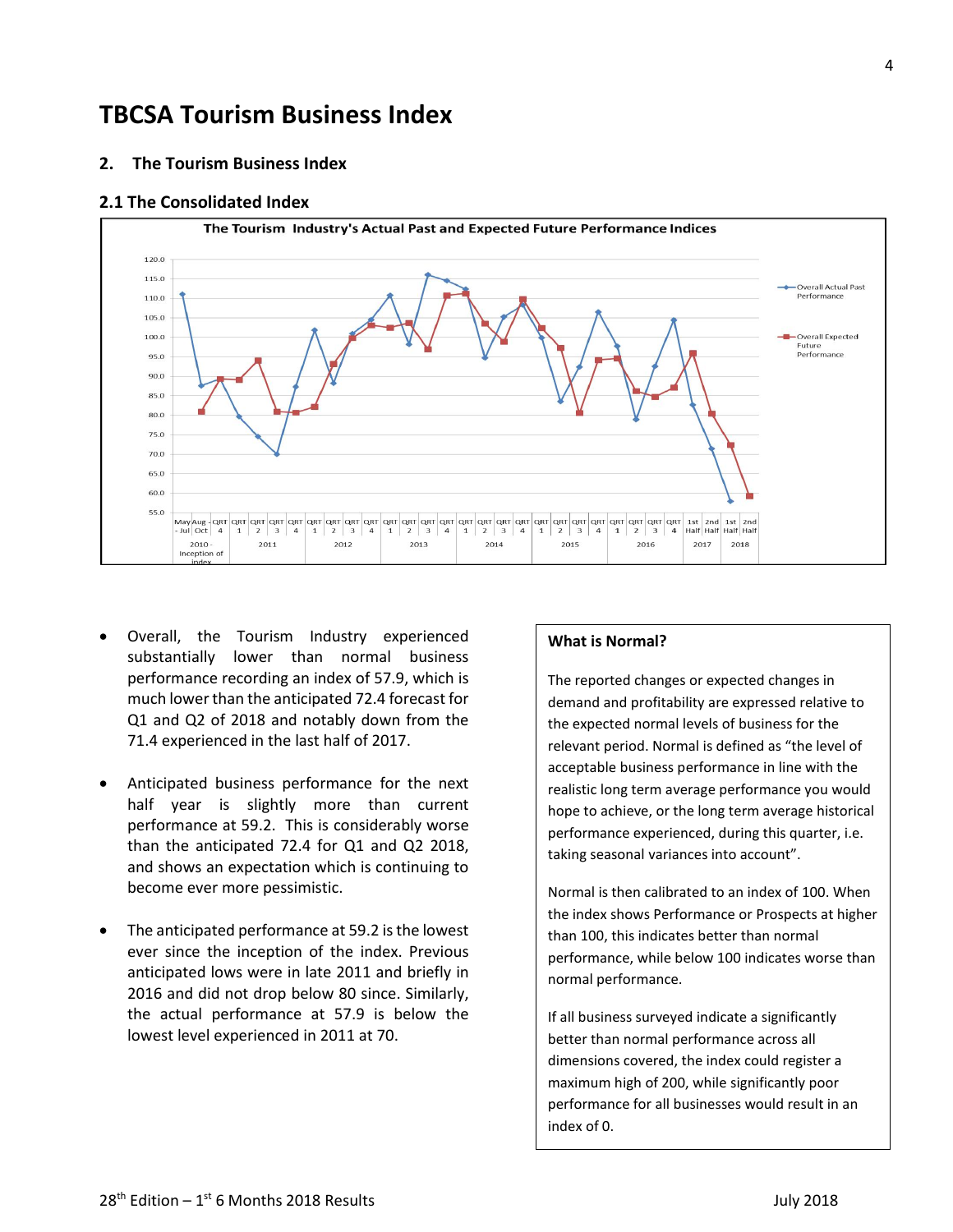#### <span id="page-4-0"></span>**2.2 The Accommodation Index**

- Business performance for the 1<sup>st</sup> 6 months of 2018 reflects actual performance well below normal levels and more or less in line with expected performance at 57.6 compared to an anticipated 66.2. This actual business performance is the lowest since the inception of the index, with the previous lows being 66.3 in 2017 and 67.7 in 2011.
- The Accommodation Sector forecasts that business performance for the 2<sup>nd</sup> 6 months of 2018 will remain poor with a continuing significantly worse than normal performance anticipated at 62.6. This is similar to the anticipated performance in the  $1<sup>st</sup>$  6 months of 2018 and indicates an ongoing pessimistic outlook. When scrutinised, the Independent Lodges had the lowest anticipated future performance.



#### **Accommodation Index**

#### <span id="page-4-1"></span>**2.3 Other Tourism Businesses Sub-Index**

- Other Tourism Businesses recorded worse than normal business performance, at 58.2, which is lower than the level that was expected of 77.1 for the  $1<sup>st</sup>$  6 months of 2018. Again, these low levels were last experienced briefly in 2016 and before that in 2011.
- A forecast index of 56.6 is anticipated for the 2<sup>nd</sup> half of 2018 reflecting only a slightly more optimistic outlook from Other Tourism Businesses for better business performance compared to the first 6 months of 2018.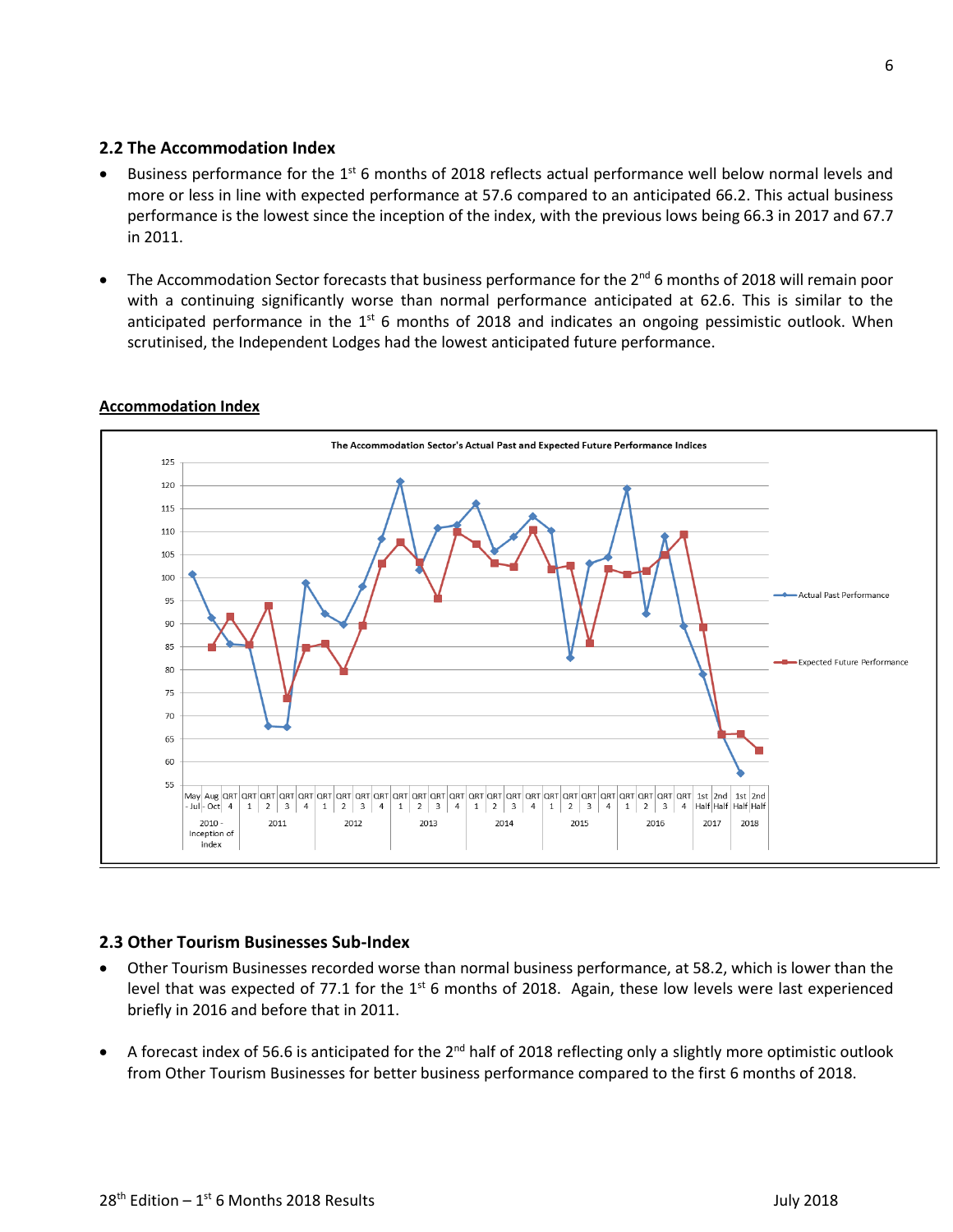#### **Other Tourism Business Sub Index**



#### <span id="page-5-0"></span>**2.4 TBI Summary**

|      |                                           | <b>Overall</b> |                 | Accommodation |                 | <b>Other</b>  |                 |
|------|-------------------------------------------|----------------|-----------------|---------------|-----------------|---------------|-----------------|
|      |                                           | <b>Actual</b>  | <b>Forecast</b> | <b>Actual</b> | <b>Forecast</b> | <b>Actual</b> | <b>Forecast</b> |
|      | 1 <sup>st</sup> Quarter                   | 79.6           | 89.1            | 85.3          | 85.5            | 75.1          | 91.9            |
|      | 2 <sup>nd</sup> Quarter                   | 74.5           | 94.1            | 67.8          | 94.0            | 79.6          | 94.1            |
| 2011 | 3rd Quarter                               | 70.0           | 81.0            | 67.7          | 73.9            | 71.8          | 86.4            |
|      | 4 <sup>th</sup> Quarter                   | 87.3           | 80.7            | 98.9          | 84.9            | 78.3          | 77.4            |
|      | 1 <sup>st</sup> Quarter                   | 101.9          | 82.2            | 92.2          | 85.8            | 109.3         | 79.4            |
| 2012 | 2 <sup>nd</sup> Quarter                   | 88.2           | 93.2            | 89.9          | 79.8            | 86.9          | 103.5           |
|      | 3rd Quarter                               | 101.0          | 99.8            | 98.1          | 89.6            | 103.3         | 107.6           |
|      | 4 <sup>th</sup> Quarter                   | 104.6          | 103.1           | 108.4         | 103.1           | 101.6         | 103.2           |
|      | 1 <sup>st</sup> Quarter                   | 110.8          | 102.5           | 120.9         | 107.8           | 103.1         | 98.4            |
| 2013 | 2 <sup>nd</sup> Quarter                   | 98.2           | 103.8           | 101.7         | 103.4           | 95.4          | 104.2           |
|      | 3rd Quarter                               | 116.1          | 97.0            | 110.8         | 95.5            | 120.0         | 98.1            |
|      | 4 <sup>th</sup> Quarter                   | 114.6          | 110.8           | 111.4         | 110.0           | 117.2         | 111.4           |
| 2014 | 1 <sup>st</sup> Quarter                   | 112.4          | 111.3           | 116.1         | 107.3           | 109.6         | 114.4           |
|      | 2 <sup>nd</sup> Quarter                   | 94.7           | 103.6           | 105.8         | 103.2           | 86.2          | 103.8           |
|      | 3rd Quarter                               | 105.3          | 98.9            | 108.9         | 102.4           | 102.5         | 96.3            |
|      | 4 <sup>th</sup> Quarter                   | 108.3          | 109.8           | 113.3         | 110.4           | 104.4         | 109.4           |
|      | $1st$ Quarter                             |                | 102.4           | 110.2         | 101.9           | 92.1          | 102.7           |
| 2015 | 2 <sup>nd</sup> Quarter                   | 83.6           | 97.3            | 82.6          | 102.7           | 84.4          | 93.2            |
|      | 3rd Quarter                               | 92.4           | 80.6            | 103.1         | 85.9            | 84.2          | 76.6            |
|      | 4 <sup>th</sup> Quarter                   | 106.5          | 94.2            | 104.4         | 102.0           | 108.1         | 88.2            |
|      | 1 <sup>st</sup> Quarter                   | 97.8           | 94.6            | 119.3         | 100.8           | 81.2          | 89.9            |
| 2016 | 2 <sup>nd</sup> Quarter                   | 78.9           | 86.2            | 92.2          | 101.6           | 68.7          | 74.3            |
|      | 3rd Quarter                               | 92.6           | 84.7            | 109           | 105.0           | 80.0          | 69.0            |
|      | 4 <sup>th</sup> Quarter                   | 104.5          | 87.1            | 89.5          | 109.4           | 116.1         | 69.9            |
|      | 1 <sup>st</sup> & 2 <sup>nd</sup> Quarter | 82.7           | 96.0            | 79.1          | 89.3            | 85.5          | 101.1           |
| 2017 | 3rd & 4 <sup>th</sup> Quarter             | 71.4           | 80.4            | 66.3          | 66.1            | 75.4          | 91.4            |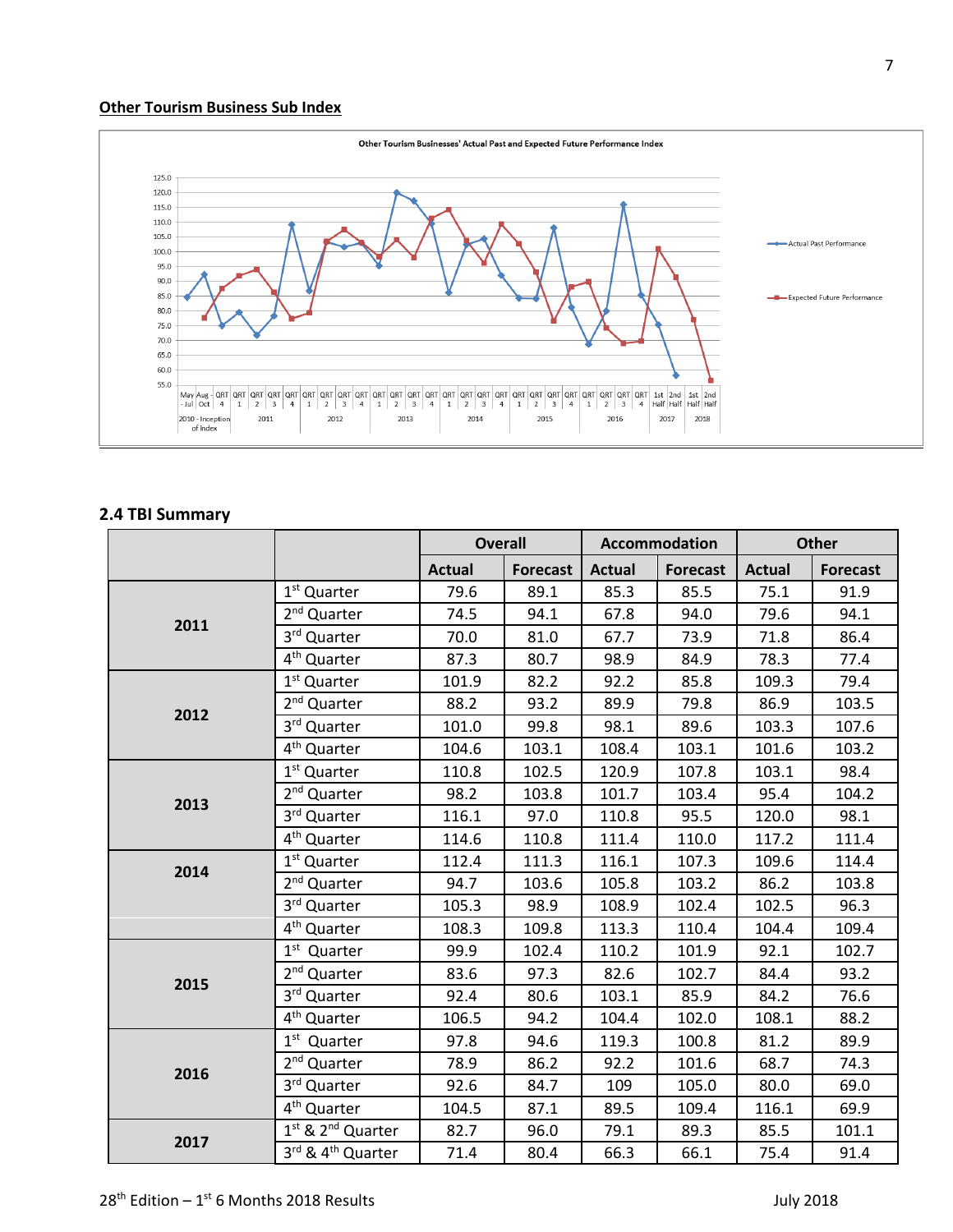|      | $1st$ &<br>$\cap$ nd $\cap$<br>Quarter<br>_ | 57 Q | $\overline{\phantom{a}}$<br>$\Delta$<br>$\sim$ | $-7c$<br>57.6 | $\sim$ $\sim$<br>bb.2 | 58.2 | 77.4                               |
|------|---------------------------------------------|------|------------------------------------------------|---------------|-----------------------|------|------------------------------------|
| 2018 | . 4 <sup>th</sup> Quarter<br>&<br>⊃rd       |      | 59.2                                           |               | $\sim$<br>b2.b        |      | $\Gamma$ $\Gamma$ $\Gamma$<br>56.6 |

#### <span id="page-6-0"></span>**3. Balance Statistics**

#### <span id="page-6-1"></span>**3.1 Performance for the Year ahead**

When looking at expected performance for the year ahead, the Accommodation Sector records a pessimistic outlook with a negative balance statistic of -65.7%, with 66.6% of respondents anticipating business performance will get worse during the year ahead. This is a massive decrease from the last half year (2<sup>nd</sup> 6 months of 2017) where a negative balance statistic of -21.9% was recorded. Over a quarter of respondents (30.1%) anticipate business performance to remain the same, while only 1.8% of respondents expect business performance to improve.

Accommodation respondents have generally been less positive in their annual outlook, with only four definitively positive outlooks since 2010, however the -65.7% balance level from this sector is the highest ever recorded since inception of the index (the highest before was -53% in 2011).

#### **The Balance Statistic**

Results from qualitative questions are provided in the form of a "balance" statistic. This is the difference between the percentages of positive and negative responses. A balance for each question is calculated by deducting the percentage of negative replies from the percentage of positive answers given to each question. The final value is a single figure, with a minus representing an overall negative outlook or performance and a positive figure an overall positive outlook or performance.

Similarly, Other Tourism Businesses also shows a negative annual outlook balance statistic at -27.3% with only 18.2% of respondents expecting better than normal business performance, 27.3% expecting normal business performance and 50% of respondents expecting worse business performance. The -27.3% outlook is notably lower than for the last 6 months (+10.3%).



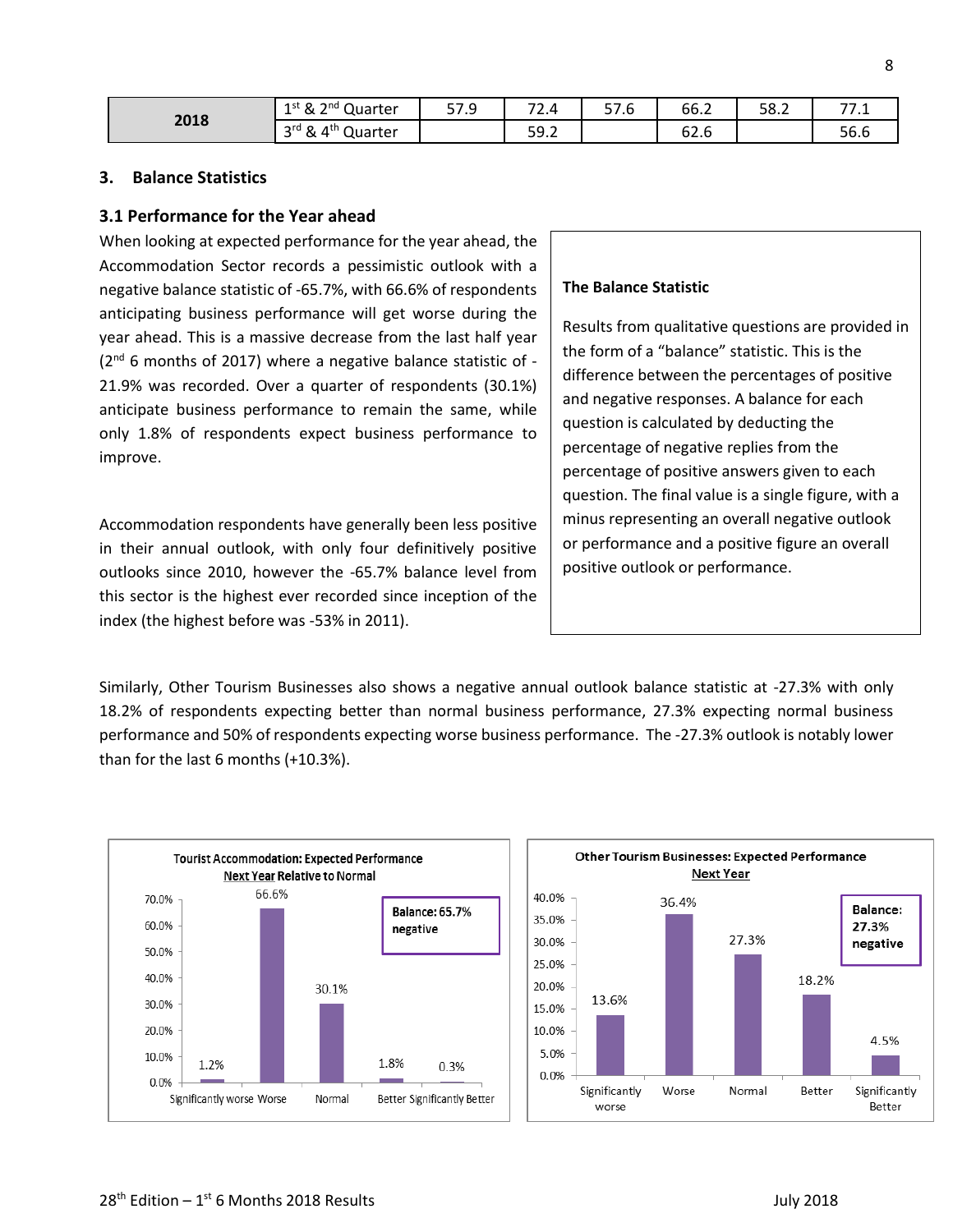#### **Summary of the Next Year Balance Statistic**

|      |                                             | <b>Accommodation Sector</b> | <b>Other Sector</b> |  |  |
|------|---------------------------------------------|-----------------------------|---------------------|--|--|
|      | 1 <sup>st</sup> Quarter                     | $-27.7%$                    | $+13%$              |  |  |
|      | 2 <sup>nd</sup> Quarter                     | $-40.2%$                    | $-5.4%$             |  |  |
| 2011 | 3rd Quarter                                 | $-70.3%$                    | $-3.2%$             |  |  |
|      | 4 <sup>th</sup> Quarter                     | $-53.0%$                    | $-16.9%$            |  |  |
|      | 1 <sup>st</sup> Quarter                     | $-24.5%$                    | $+17.2%$            |  |  |
| 2012 | 2 <sup>nd</sup> Quarter                     | $-11.7%$                    | $+15.3%$            |  |  |
|      | 3rd Quarter                                 | $-3.8%$                     | $+10.5%$            |  |  |
|      | 4 <sup>th</sup> Quarter                     | $-0.6%$                     | +37.6%              |  |  |
|      | 1 <sup>st</sup> Quarter                     | $+13.1%$                    | $+29.7%$            |  |  |
| 2013 | 2 <sup>nd</sup> Quarter                     | $-12.7%$                    | $+15.2%$            |  |  |
|      | 3rd Quarter                                 | $-13.6%$                    | +34.5%              |  |  |
|      | 4 <sup>th</sup> Quarter                     | $-22.4%$                    | $+28.4%$            |  |  |
|      | 1 <sup>st</sup> Quarter                     | $+34.2%$                    | $+47.3%$            |  |  |
| 2014 | 2 <sup>nd</sup> Quarter                     | $+5.1%$                     | $+20.0%$            |  |  |
|      | 3rd Quarter                                 | 0.0%                        | $+15.5%$            |  |  |
|      | 4 <sup>th</sup> Quarter                     | $-6.3%$                     | $+19.2%$            |  |  |
|      | 1 <sup>st</sup> Quarter                     | +36,7%                      | $+5,0%$             |  |  |
| 2015 | 2 <sup>nd</sup> Quarter                     | $-19.3%$                    | $-18.0%$            |  |  |
|      | 3rd Quarter                                 | 0.0%                        | $-3.9%$             |  |  |
|      | 4 <sup>th</sup> Quarter                     | $-33.2%$                    | $+22.3%$            |  |  |
|      | 1 <sup>st</sup> Quarter                     | $+0.6%$                     | $+14.0%$            |  |  |
| 2016 | 2 <sup>nd</sup> Quarter                     | $-47.6%$                    | $+21.2%$            |  |  |
|      | 3rd Quarter                                 | $-14.0%$                    | +39.0%              |  |  |
|      | 4 <sup>th</sup> Quarter                     | $-22.5%$                    | $+11.8%$            |  |  |
| 2017 | 1st and 2 <sup>nd</sup> Quarter             | $-31.3%$                    | $-15.2%$            |  |  |
|      | 3rd and 4 <sup>th</sup> Quarter             | $-21.9%$                    | $+10.3%$            |  |  |
| 2018 | 1 <sup>st</sup> and 2 <sup>nd</sup> Quarter | $-65.7%$                    | $-27.3%$            |  |  |

#### <span id="page-7-0"></span>**3.2 Employment Levels Next Half**

When looking at overall employment levels, the outlook remains negative. In the Accommodation Sector for the next six months, a significantly negative employment balance statistic of -27.9% was recorded. However, 72.1% of respondents are expecting employment levels to remain the same which is encouraging for this sector as it indicates that, in spite of very poor trading conditions, employment levels are being preserved.

Other Tourism Businesses recorded a negative balance statistic of -38.7%, the lowest statistics since 2015 during the Ebola crisis and visa/birth certificate impacts and in 1<sup>st</sup> quarter of 2011. Only 3.3% of respondents are expecting an increase in employment, with 46.8% expecting to decrease employment levels and 46.1% of respondents expecting no change in employment levels.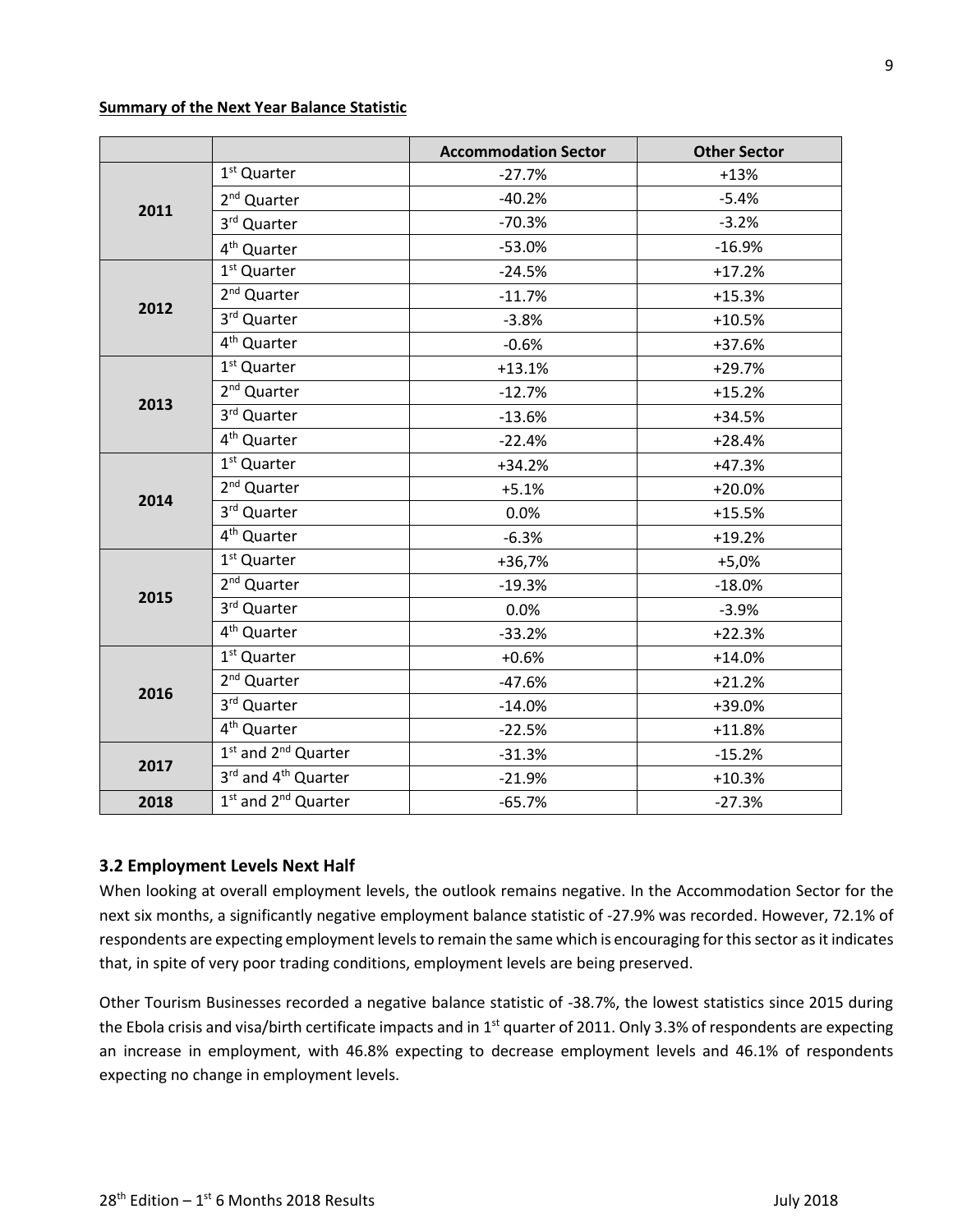

#### **Summary of the Employment Balance Statistic Historical Results**

|      |                                             | <b>Accommodation Sector</b> | <b>Other Sector</b> |
|------|---------------------------------------------|-----------------------------|---------------------|
|      | 1 <sup>st</sup> Quarter                     | $-23.7%$                    | $-28.9%$            |
|      | 2 <sup>nd</sup> Quarter                     | $-25.3%$                    | $-12.3%$            |
| 2011 | 3rd Quarter                                 | $-17.4%$                    | $+1.8%$             |
|      | 4 <sup>th</sup> Quarter                     | $-15.4%$                    | $+1.6%$             |
|      | $1st$ Quarter                               | $-17.3%$                    | $-3.0%$             |
|      | 2 <sup>nd</sup> Quarter                     | $-3.9%$                     | $+7.4%$             |
| 2012 | 3rd Quarter                                 | $+6.4%$                     | $-0.6%$             |
|      | 4 <sup>th</sup> Quarter                     | $+5.3%$                     | $-8.3%$             |
|      | 1 <sup>st</sup> Quarter                     | $+0.9%$                     | $+12.5%$            |
|      | 2 <sup>nd</sup> Quarter                     | $-0.2%$                     | 0.0%                |
| 2013 | 3rd Quarter                                 | $+8.7%$                     | $+10.9%$            |
|      | 4 <sup>th</sup> Quarter                     | $-19.4%$                    | $+8.8%$             |
|      | 1 <sup>st</sup> Quarter                     | $-49.7%$                    | $+12.1%$            |
|      | 2 <sup>nd</sup> Quarter                     | $+2.8%$                     | $+8.6%$             |
| 2014 | 3rd Quarter                                 | $-4.5%$                     | $+15.3%$            |
|      | 4 <sup>th</sup> Quarter                     | $+35,3%$                    | $+7.5%$             |
|      | 1 <sup>st</sup> Quarter                     | $-1.8%$                     | $-4.1%$             |
|      | 2 <sup>nd</sup> Quarter                     | $-3.6%$                     | $-21.5%$            |
| 2015 | 3rd Quarter                                 | $+10.5%$                    | $-4.8%$             |
|      | 4 <sup>th</sup> Quarter                     | $+28.0%$                    | $+18,4%$            |
|      | 1 <sup>st</sup> Quarter                     | $-1.1%$                     | $+22.7%$            |
| 2016 | 2 <sup>nd</sup> Quarter                     | $-0.7%$                     | $+13.5%$            |
|      | 3rd Quarter                                 | $+1.1%$                     | $+3.2%$             |
|      | 4 <sup>th</sup> Quarter                     | $+0.3%$                     | $+2.8%$             |
| 2017 | 1st and 2 <sup>nd</sup> Quarter             | $+1.1%$                     | $+11.1%$            |
|      | $3rd$ and 4 <sup>th</sup> Quarter           | $-1.9%$                     | $-15.5%$            |
| 2018 | 1 <sup>st</sup> and 2 <sup>nd</sup> Quarter | $-27.9%$                    | $-38.7$             |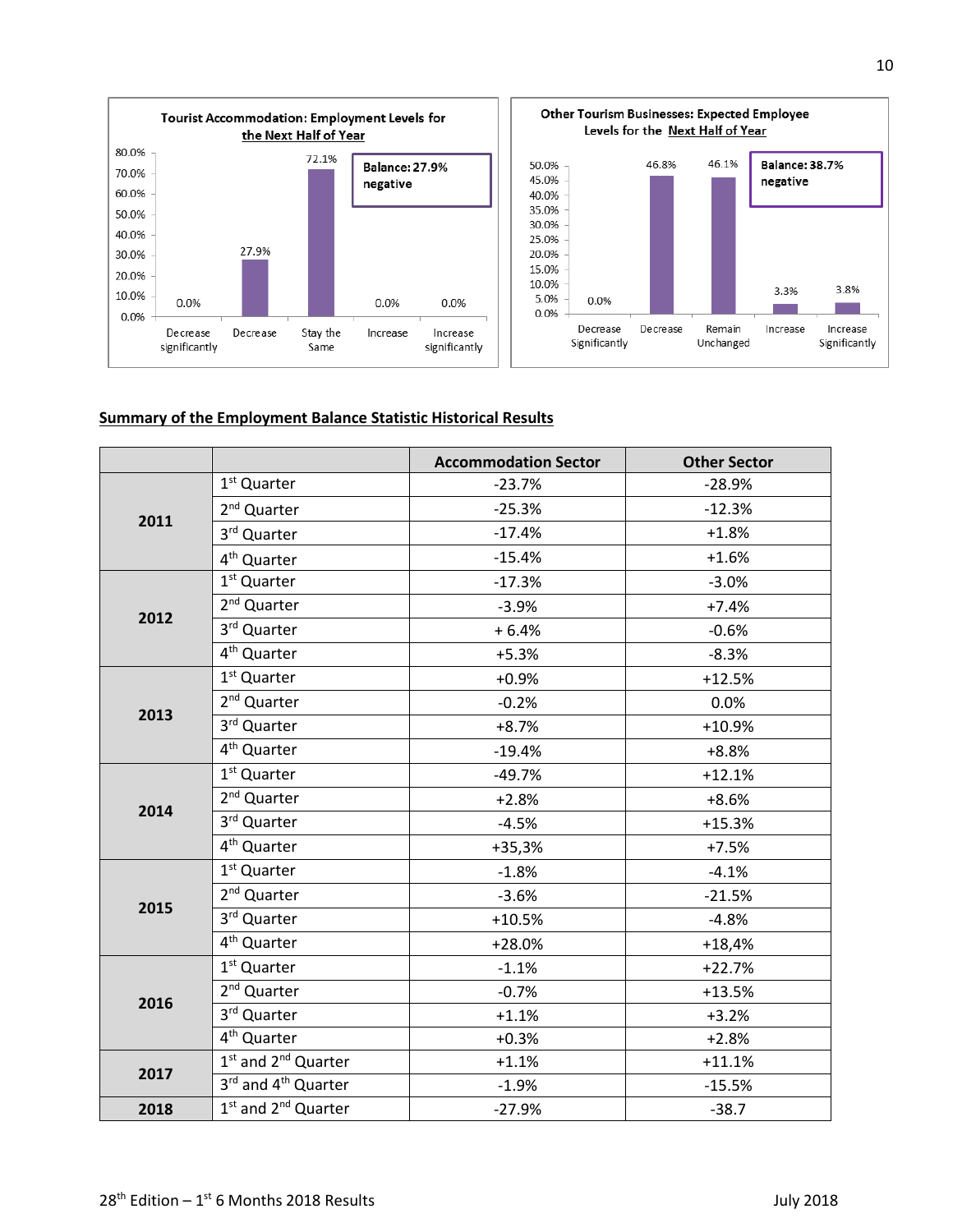#### <span id="page-9-0"></span>**3.3 Capacity Growth Expectations**

When looking at capacity expansion for the next half year, the Accommodation Sector recorded a high negative balance statistic of -35.3%, the lowest statistic since early 2016 when it had dipped to -15.9. The Other Tourism Businesses recorded a small positive balance statistic of +6.5%. The majority of the respondents expect capacity to remain the same with 64.7% of respondents in the Accommodation Sector and 37.2% of respondents in Other Tourism Businesses expecting capacity to remain the same in the 2<sup>nd</sup> half of 2018.





#### **Summary of the Capacity Growth Balance Statistic Historical Results**

|      |                                             | <b>Accommodation Sector</b> | <b>Other Sector</b> |
|------|---------------------------------------------|-----------------------------|---------------------|
|      | 1 <sup>st</sup> Quarter                     | $+14.3%$                    | $-11.1%$            |
|      | 2 <sup>nd</sup> Quarter                     | $+12.6%$                    | $+9.3%$             |
| 2011 | 3rd Quarter                                 | $+9.6%$                     | $+24.8%$            |
|      | 4 <sup>th</sup> Quarter                     | $-3.3%$                     | $+21.0%$            |
|      | 1 <sup>st</sup> Quarter                     | $+7.4%$                     | $+20.7%$            |
|      | 2 <sup>nd</sup> Quarter                     | $+25.6%$                    | $+7.2%$             |
| 2012 | 3rd Quarter                                 | $+22.5%$                    | $+30.3%$            |
|      | 4 <sup>th</sup> Quarter                     | $+11.1%$                    | $+26.1%$            |
|      | 1 <sup>st</sup> Quarter                     | $+2.0%$                     | $+15.5%$            |
| 2013 | 2 <sup>nd</sup> Quarter                     | $-15.6%$                    | $+22.4%$            |
|      | 3rd Quarter                                 | $+14.1%$                    | $+27.4%$            |
|      | 4 <sup>th</sup> Quarter                     | $+5.4%$                     | $+40.7%$            |
|      | 1 <sup>st</sup> Quarter                     | +37.5%                      | $+22.1%$            |
| 2014 | 2 <sup>nd</sup> Quarter                     | $+7.1%$                     | $+17.7%$            |
|      | 3rd Quarter                                 | $+3.9%$                     | $+26.3%$            |
|      | 4 <sup>th</sup> Quarter                     | $+61.6%$                    | $+18.6%$            |
|      | $1st$ Quarter                               | +48.5%                      | $-9.7%$             |
| 2015 | 2 <sup>nd</sup> Quarter                     | $+27.2%$                    | $+5.2%$             |
|      | 3rd Quarter                                 | $-2.3%$                     | $+20.7%$            |
|      | 4 <sup>th</sup> Quarter                     | +35.5%                      | $+25.1%$            |
|      | 1 <sup>st</sup> Quarter                     | $-15.9%$                    | $+31.4%$            |
| 2016 | 2 <sup>nd</sup> Quarter                     | 0.0%                        | $+27.5%$            |
|      | 3rd Quarter                                 | +40.6%                      | +40.9%              |
|      | 4 <sup>th</sup> Quarter                     | $+23.4%$                    | $+14.8%$            |
| 2017 | 1st and 2 <sup>nd</sup> Quarter             | $+5.1%$                     | $+12.5%$            |
|      | 3rd and 4 <sup>th</sup> Quarter             | $-4.1%$                     | $+1.1%$             |
| 2018 | 1 <sup>st</sup> and 2 <sup>nd</sup> Quarter | $-35.3%$                    | $+6.5%$             |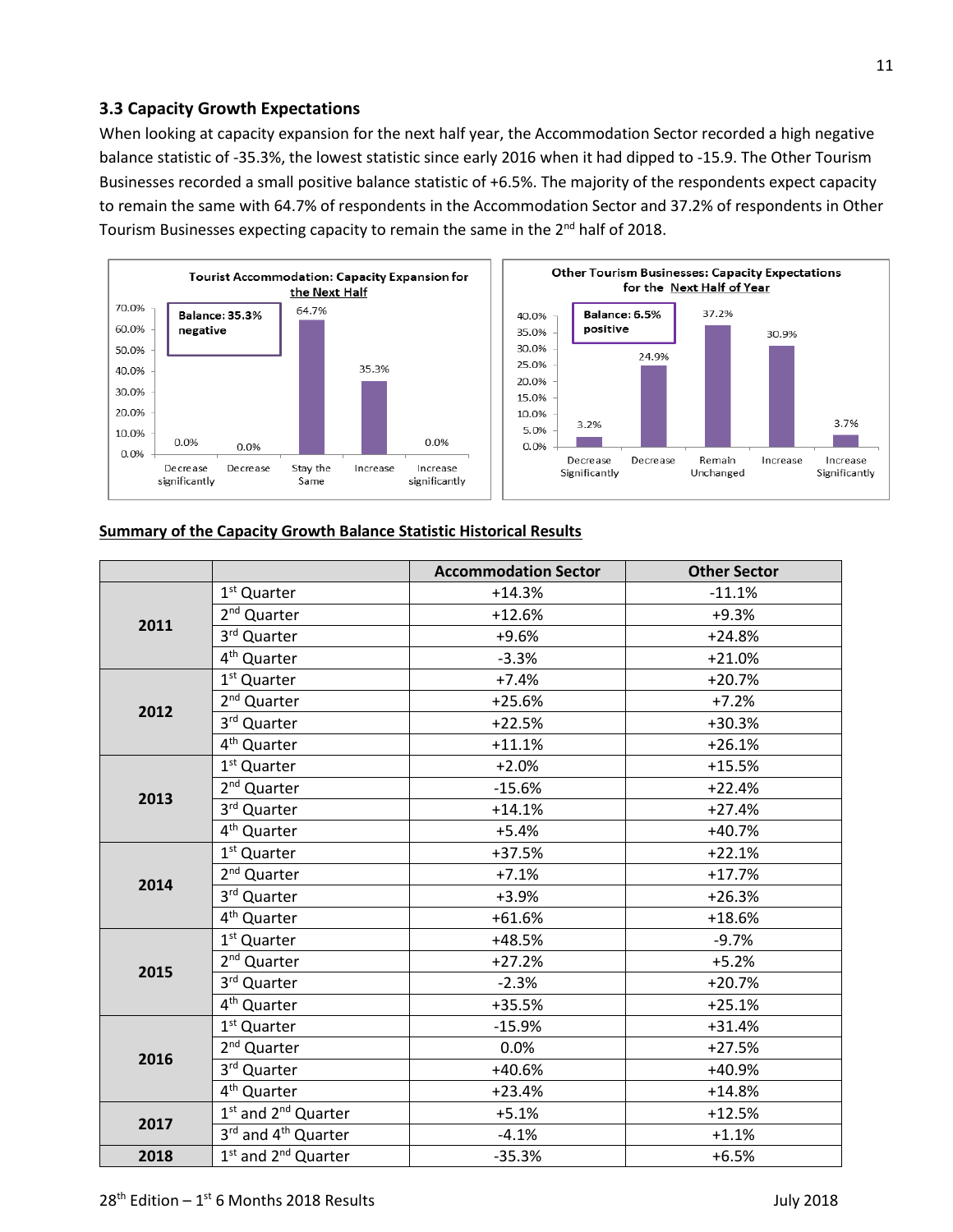#### <span id="page-10-0"></span>**4. Factors Affecting Business Conditions**

With regard to the performance of the Tourism Industry, the TBI considers both positive and negative factors which possibly have an impact on business performance in the industry.

#### <span id="page-10-1"></span>**4.1 Negative Factors – First Half Year**

- Insufficient overseas leisure demand, insufficient domestic leisure demand and insufficient domestic business demand were the greatest negative contributing factors to business performance for the Accommodation Sector, with over 50% of respondents indicating these negative factors.
- The next most negative contributing factors for the Accommodation Sector were the cost of inputs, increase in competitive supply and competitor market behaviour (mentioned by over 30% of respondents). This were followed by weather, security concerns, and cost of labour.
- 36% of Accommodation Sector respondents specified "Other" factors as contributing to negativity including the water crisis in Cape Town, VAT increase, political uncertainty and volatility, increase in crime, land ownership, service delivery protest, weak domestic economy and transport industry violence.
- The extent to which the negative factors are felt by the Accommodation Sector is becoming more acute, with levels of respondents citing the issues as negative moving from 47% at the highest level to now 53% - 69% of respondents.



- With regard to Other Tourism Businesses, insufficient overseas leisure demand (62%) was the greatest negative contributing factor to poor business performance in the first half of the year. This was followed by insufficient domestic leisure demand (49%) which has remained one of the main negative contributing factors to business performance cited over the past year. Insufficient domestic business demand and costs of inputs negatively impacted business performance during Q1 and Q2 of 2018.
- 47% of the Other Tourism Businesses Sector respondents specified "Other" factors as contributing to negativity including the water crisis in Cape Town, transport licensing issues, fuel increases, political uncertainty and volatility, crime and service delivery protests.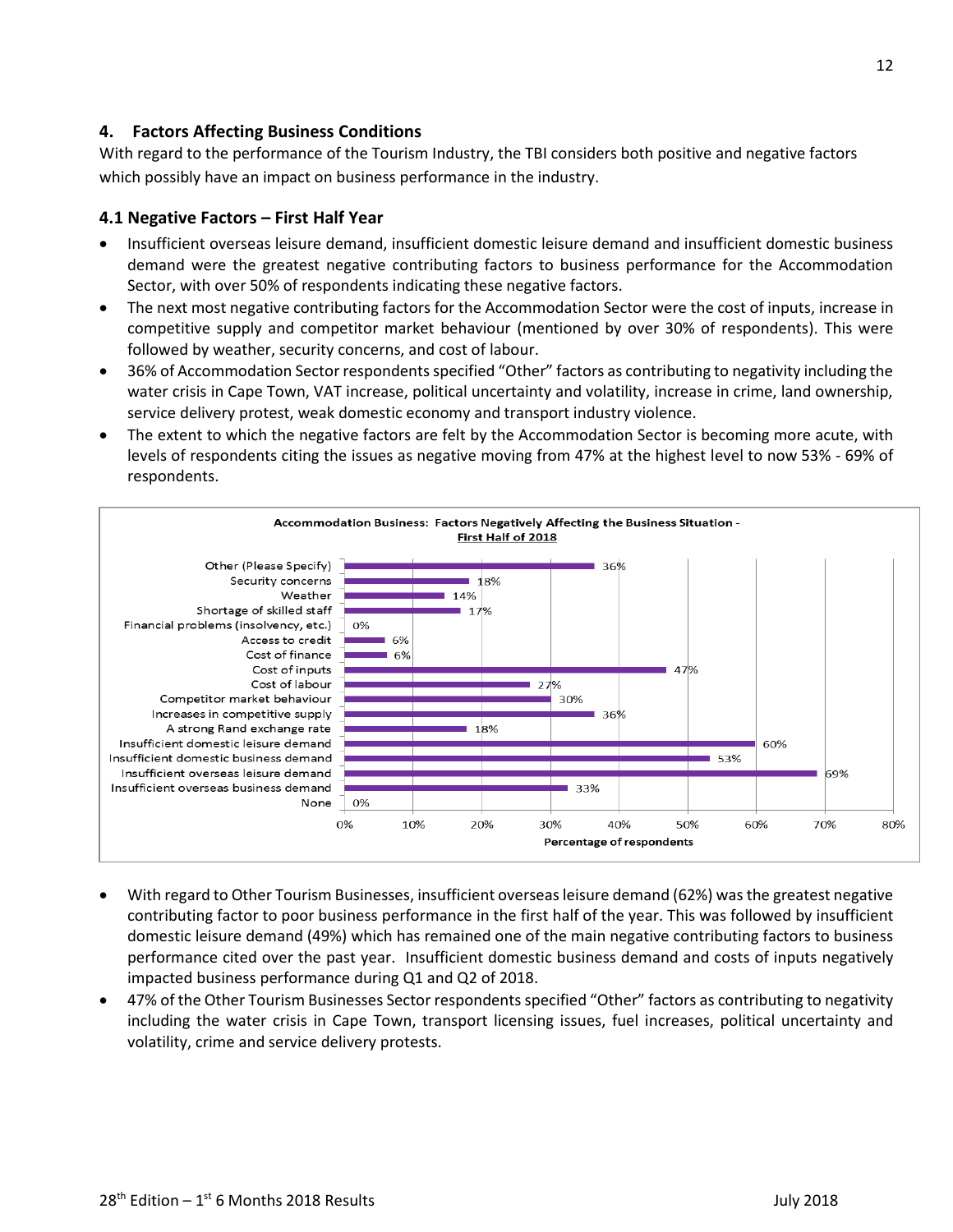

#### <span id="page-11-0"></span>**4.2 Negative Factors – Second Half Year**

- For the Accommodation Sector, insufficient domestic leisure demand (58%) is expected to be the main negative contributing factor affecting business performance for the next half of 2018. This is followed by insufficient domestic business demand and insufficient overseas leisure demand (48% respectively), and cost of inputs (47%).
- Negative contributing factors expected to impact for the next half of 2018 cited by around a third (37% 42%) of respondents are insufficient overseas leisure demand, increase in competitive supply and competitor market behaviour.
- 27% of Accommodation Sector respondents specified "Other" factors that will be contributing to negativity including the drought in South Africa, Durban not actively marketed, weak domestic economy and low ball pricing by new market players.

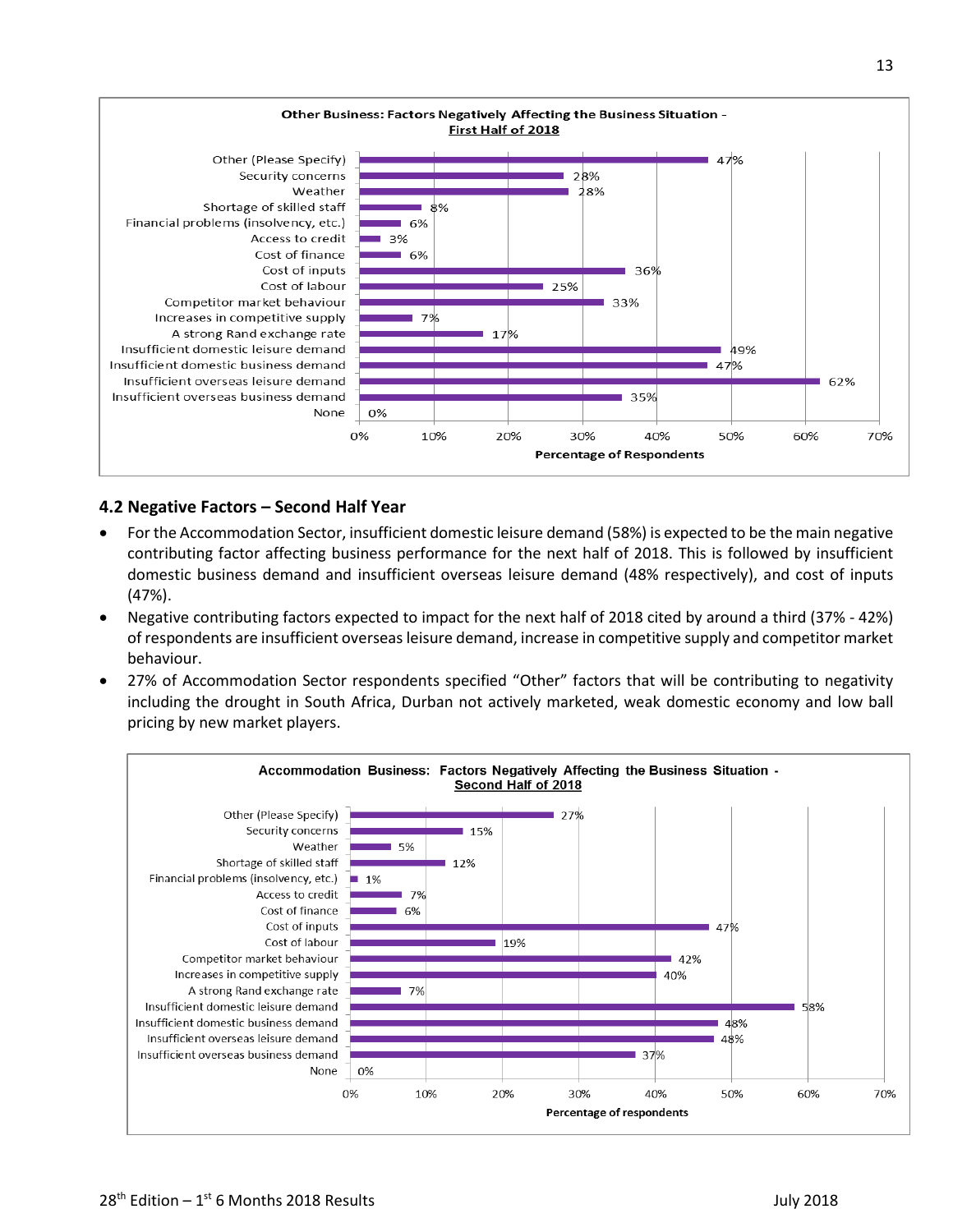- For Other Tourism Businesses, 75% of respondents expect that insufficient overseas leisure demand will be a negative contributing factor to business performance for the next half of 2018. This is followed by insufficient domestic business demand (50%) and insufficient domestic leisure demand (48%).
- 26% of the Other Tourism Businesses Sector respondents specified "Other" factors as contributing to negativity for the next half of the year including fuel prices, drought, crime, transport licencing issues and crime.



#### <span id="page-12-0"></span>**4.3 Positive Factors – First Half Year**

- For Accommodation Businesses 14% of respondents indicated that a strong domestic business demand impacted positively on their business performance in the first half of the year. This was followed by a strong overseas leisure demand (10%) and a strong domestic leisure demand and a weak rand exchange rate (6% respectively).
- 61% of Accommodation respondents indicated that nothing impacted positively on their business performance in the first half of 2018.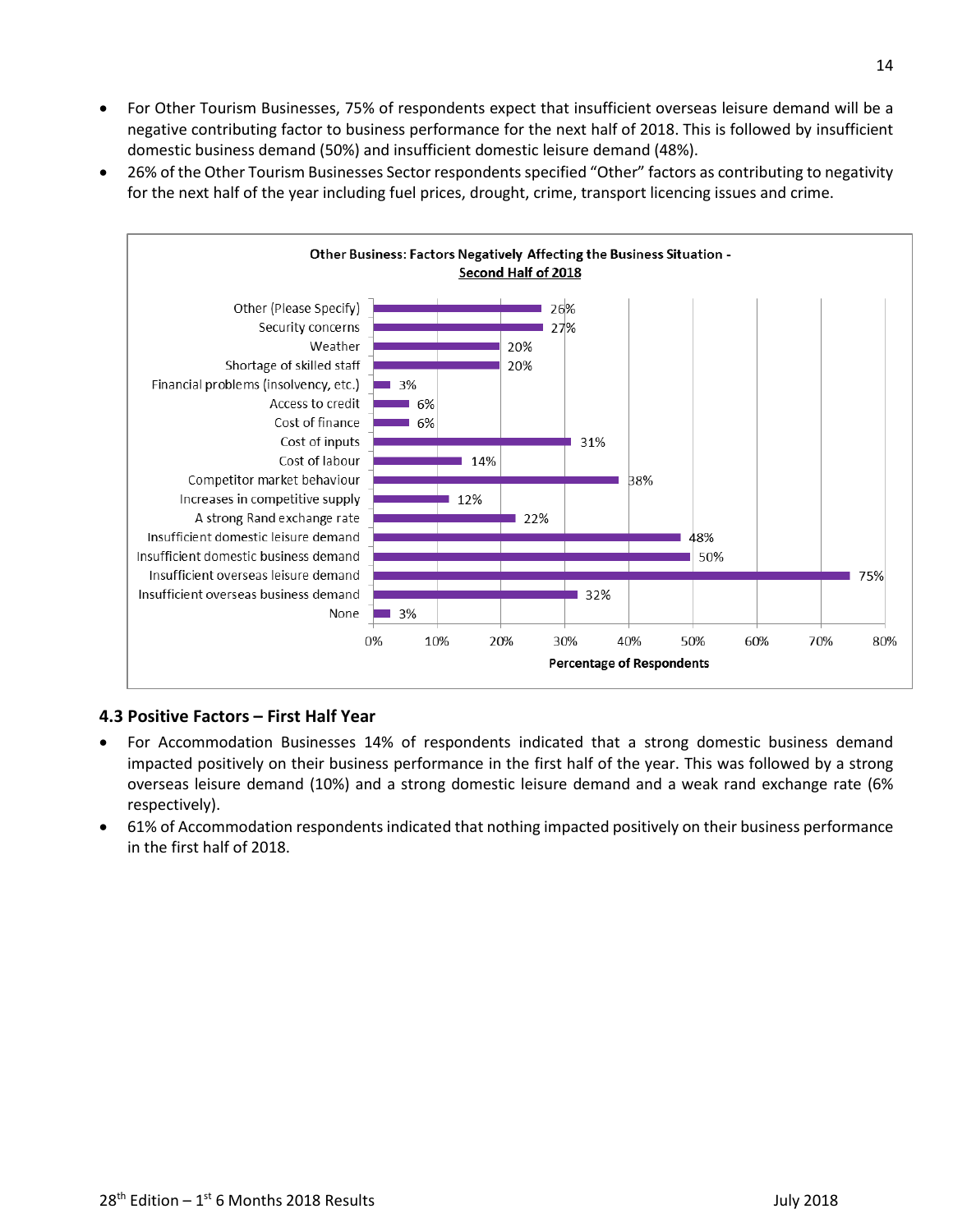

• 25% of Other Tourism Businesses cited a weak rand exchange as a positive factor experienced during the first half of 2018. This is followed by strong overseas leisure demand (13%) and strong domestic leisure demand (11%). Decreases in competitive supply and strong overseas business demand was also a strong factor in the first half and has maintained its strength for this sub-sector.

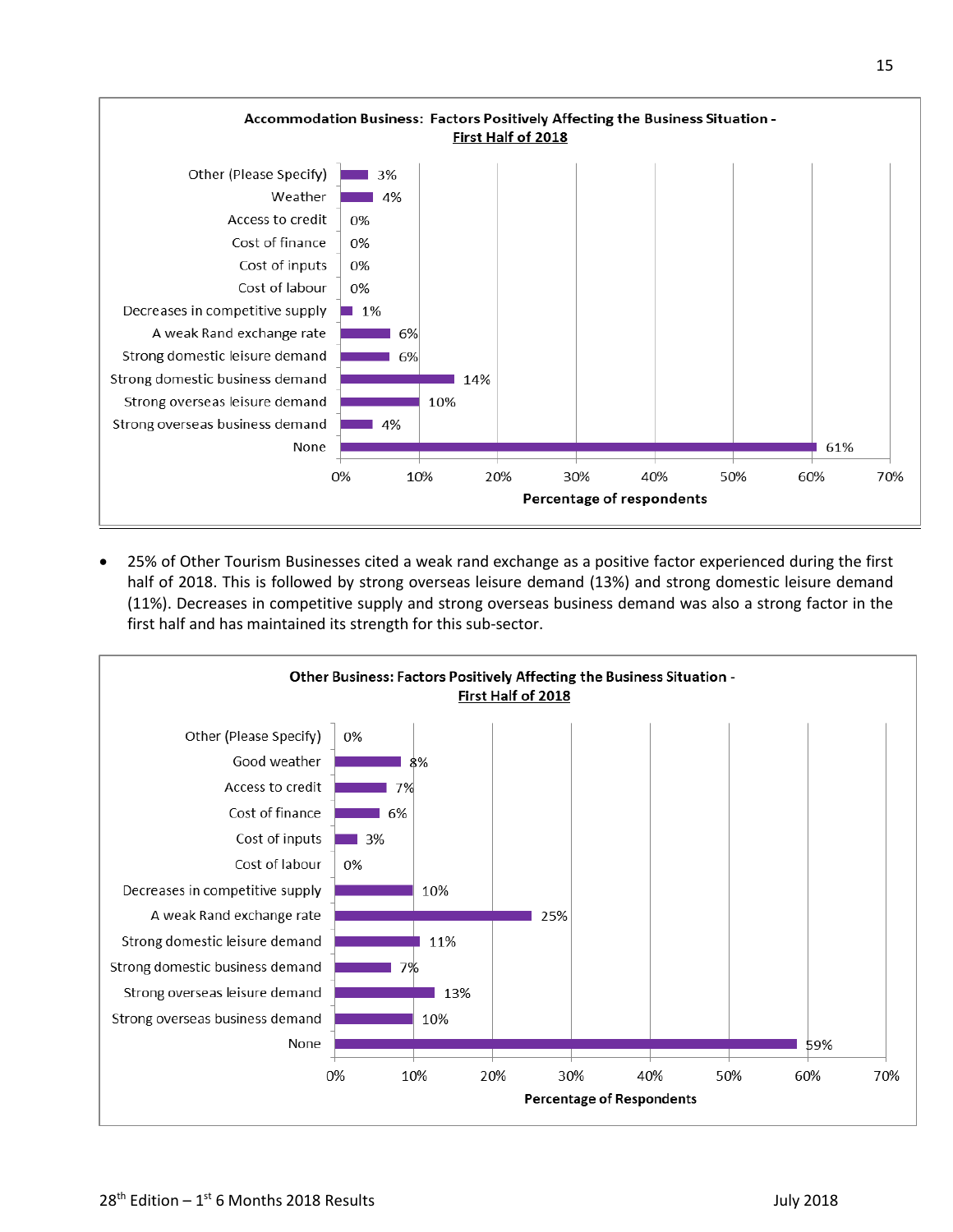#### <span id="page-14-0"></span>**4.4 Positive Factors – Second Half Year**

- Strong domestic business demand (23%) is expected to have a positive impact on business performance in the next six months in the Accommodation Sector, while respondents in Other Tourism Businesses anticipate that a weak Rand exchange rate (52%) will have a positive impact on business performance.
- A weak Rand exchange rate (22%) is expected to have a positive impact on business performance next half year in the Accommodation Sector. Other Tourism Businesses anticipate strong overseas leisure demand (27%) will continue to have a positive impact on business performance going forward into the next half year.



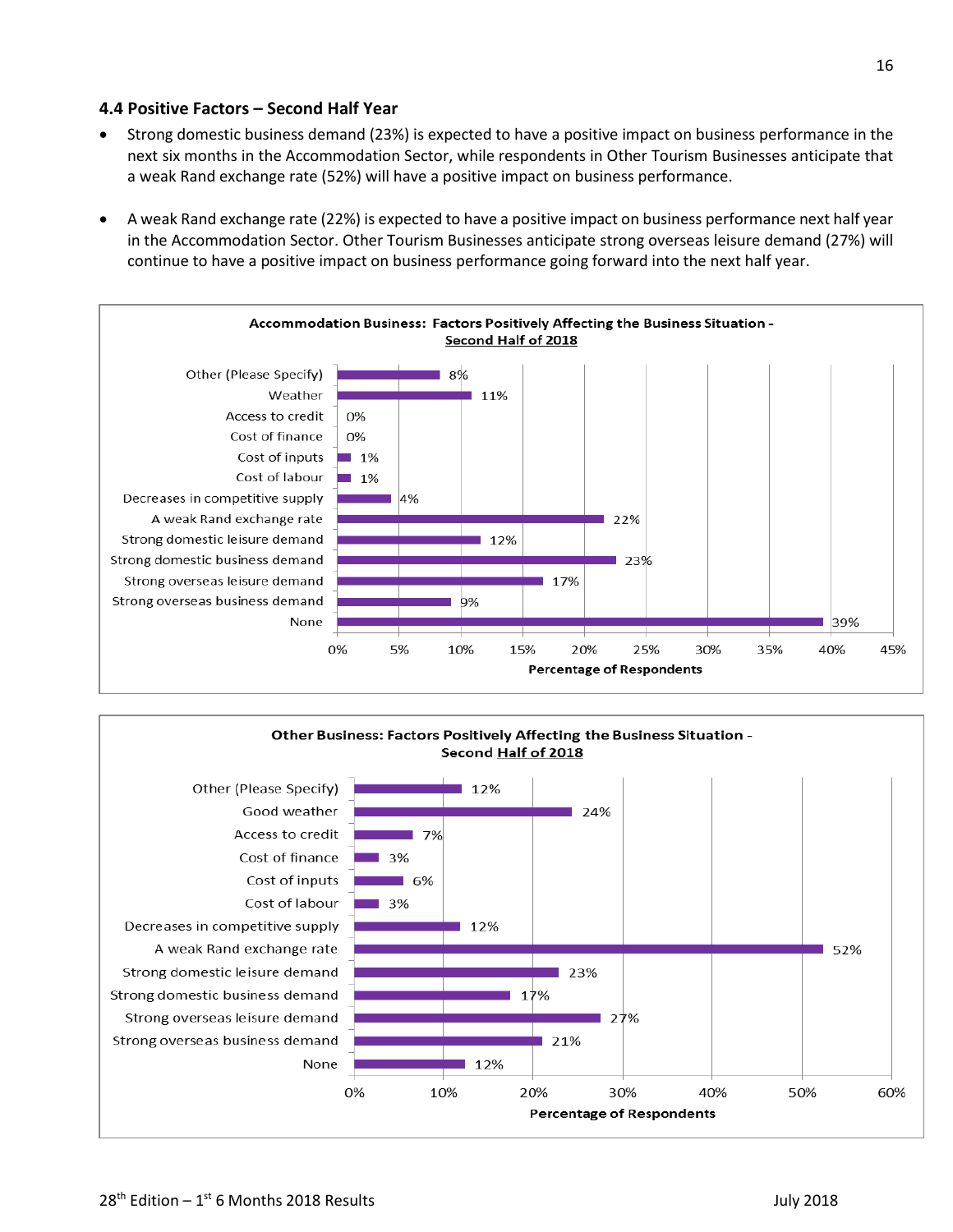#### <span id="page-15-0"></span>**5. Additional Questions**

*Respondents were asked "What impact, if any, do you think the continued drought in parts of South Africa has had on your business?"*

• Just under half, 44%, of respondents cited there was a negative impact from the continued drought, 33% noted there was no impact, whilst 21% cited that there was a significantly negative impact as a result of the continued drought in parts of South Africa. This is up from 13% citing a negative impact in the last half of 2017.



*Respondents were asked "What impact, if any, do you think the financial instability and credit downgrade has had on your business?*

• 39%, Of respondents cited there was a significantly negative impact from the financial instability and credit downgrade on their business, compared to 20% in the last half of 2017. 37% of respondents stated there was a negative impact on their business due to the financial instability and credit downgrade. 19% of respondents cited there was no impact or a neutral impact due to the financial instability and credit downgrade.

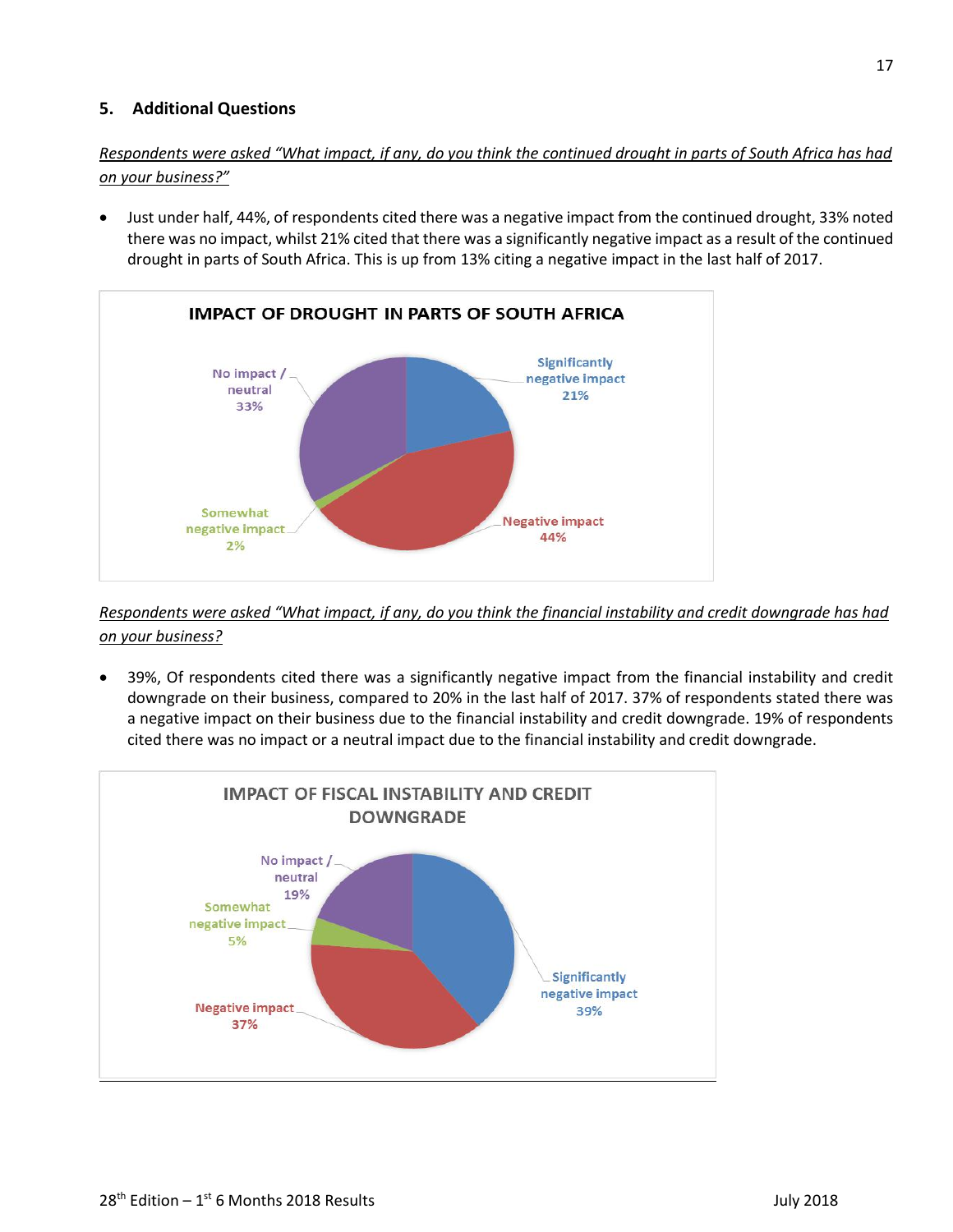#### <span id="page-16-0"></span>**6. General Tourism Statistics**

The factor most cited by the Accommodation Businesses and Other Businesses sectors as the reason for the weak actual performance index for the 1<sup>st</sup> 6 months of 2018 is "Insufficient overseas leisure demand". Given the mostly negative trend experienced in overseas tourist arrivals over the last 6 months as per StatSA, the pessimistic industry sentiment and future concern is understandable.

|              | 2018 / 2017 (excl. transit) |                 |               |                    |  |  |  |  |  |  |
|--------------|-----------------------------|-----------------|---------------|--------------------|--|--|--|--|--|--|
| <b>Month</b> | <b>Total</b>                | <b>Overseas</b> | <b>Africa</b> | <b>Unspecified</b> |  |  |  |  |  |  |
| Janl         | 6.1%                        | $-0.2%$         | 8.0%          | $-0.6%$            |  |  |  |  |  |  |
| Feb          | 3.4%                        | 1.3%            | 4.5%          | 3.9%               |  |  |  |  |  |  |
| Mar          | 9.5%                        | 4.4%            | 11.9%         | 16.8%              |  |  |  |  |  |  |
| Apr          | $-5.7%$                     | $-12.6%$        | $-3.5%$       | $-1.5%$            |  |  |  |  |  |  |
| May          | 0.0%                        | $-3.7%$         | 1.1%          | 15.5%              |  |  |  |  |  |  |
| Jun          | 2.9%                        | $-1.3%$         | 4.0%          | 12.5%              |  |  |  |  |  |  |
| YTD          | 2.7%                        | $-1.7%$         | 4.2%          | 8.0%               |  |  |  |  |  |  |

#### **% Change in Tourists**

*Source: StatSA*

Another measure to consider is the STR Hotel Performance Index which indicates that hotel markets across the country have experienced lower occupancies during the 1<sup>st</sup> 6 months of 2018. This would point to both lower foreign and domestic demand.



*Source: STR*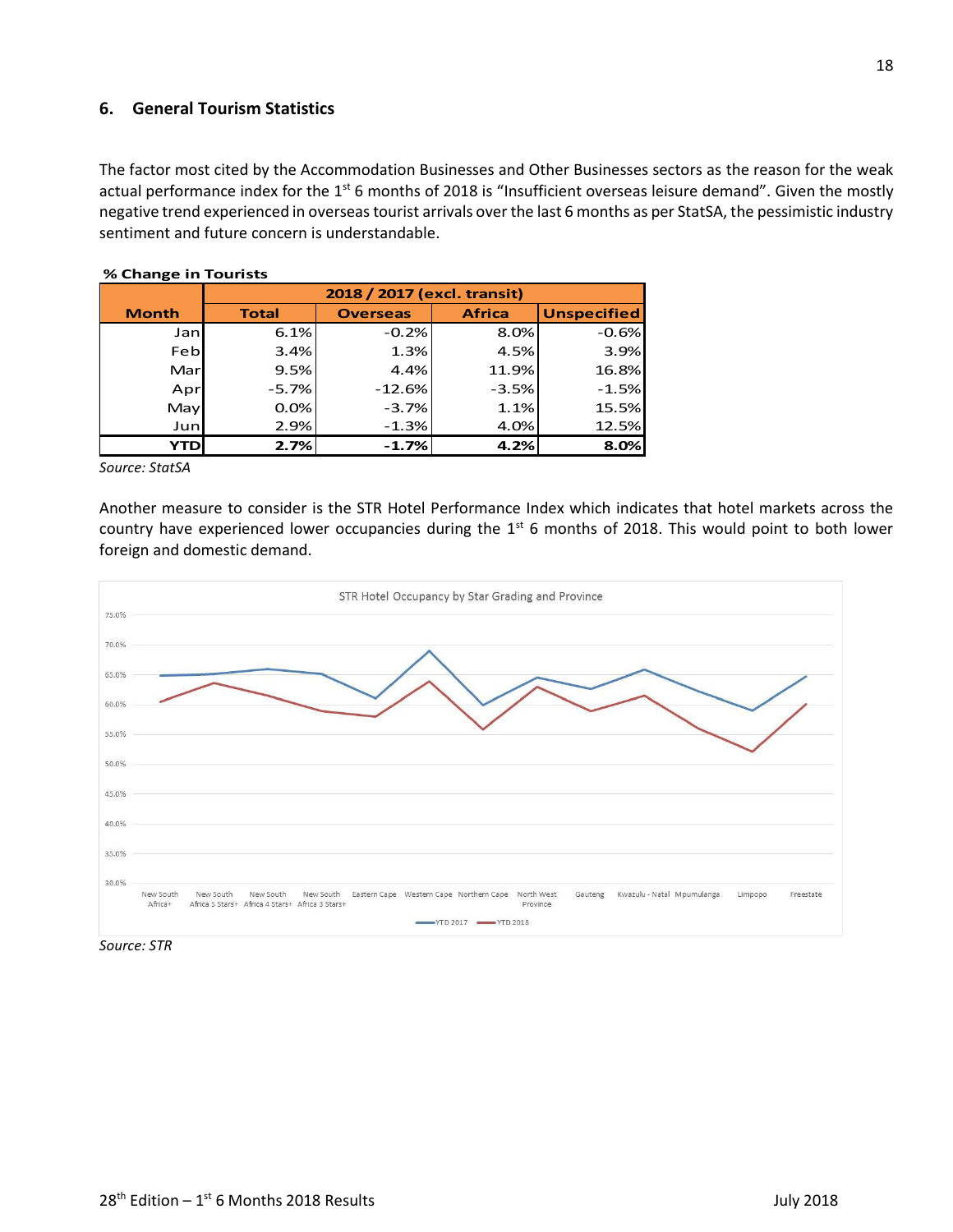#### <span id="page-17-0"></span>**7. General Business Indicators**

|      | <b>Quarter 1</b> | <b>Quarter 2</b> | <b>Quarter 3</b> | <b>Quarter 4</b> |
|------|------------------|------------------|------------------|------------------|
| 2010 | 43               | 36               | 47               | 44               |
| 2011 | 55               | 48               | 39               | 38               |
| 2012 | 52               | 41               | 47               | 46               |
| 2013 | 52               | 48               | 42               | 43               |
| 2014 | 41               | 41               | 46               | 51               |
| 2015 | 49               | 43               | 38               | 36               |
| 2016 | 36               | 32               | 42               | 38               |
| 2017 | 40               | 29               | 35               | 34               |
| 2018 | 45               | 39               |                  |                  |

The Quarterly RMB/BER Business Confidence Index ("**RMB**/**BER**") is shown in the table below.

*Source: BER*

50 Indicates normal levels of confidence. After increases in Business Confidence in the 1<sup>st</sup> quarter 2018, the RMB/BER Confidence Index decreased to 39 points in the 2<sup>nd</sup> quarter of 2018. Businesses are still indicating significantly worse than normal performance. The second quarter decline followed a jump of 11 points in the first quarter mainly boosted by the change in the country's political leadership in February, when President Ramaphosa was elected. The TBI now indicates a higher business performance in 2018, whilst in 2017 it indicated a below normal business performance.

The SACCI Business Confidence Index ("**BCI**") is a composite indicator, as oppose to a tendency survey. The BCI is a market-related index that reflects not what business is saying, but what it is doing and experiencing. It is therefore not an opinion/perception-based index. Even though the BCI is not a tendency survey like the TBI, it is another regular and timeous indicator of economic activity to which the TBI can be compared. The index is based on the average economic activity for 2005 being a base of 100. The SACCI BCI from 2011 -2018 is presented in the below table.